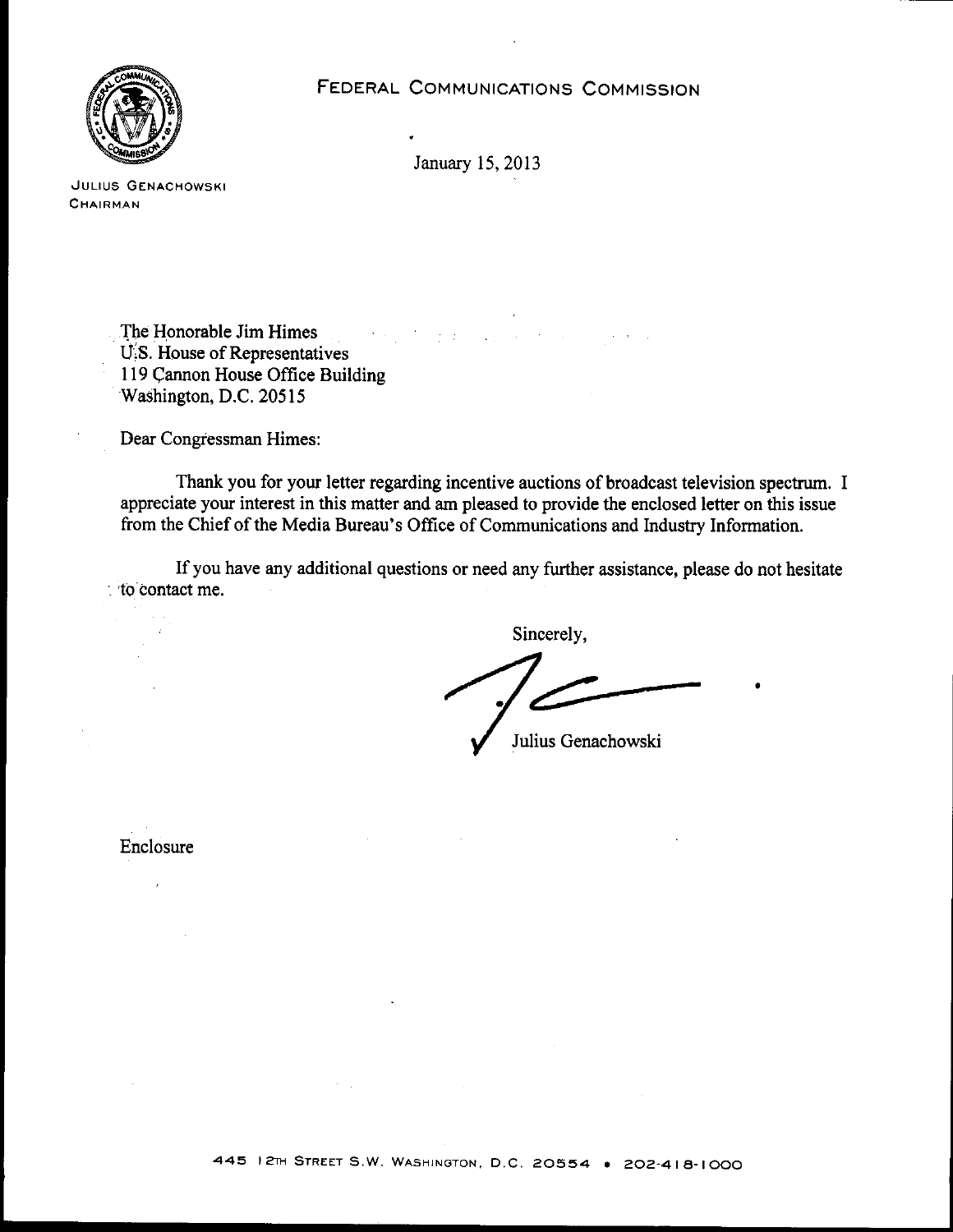

January 15,2013

IN REPLY REFER TO: CN-1201265

The Honorable Jim Himes U.S. House of Representatives 119 Cannon House Office Building Washington, D.C. 20515

Dear Congressman Himes:

Thank you for your letter urging the Commission to conduct its proceeding to implement the incentive auction of broadcast television spectrum in an open and transparent manner. Your concerns about the future of over-the-air broadcast television are very important, and your correspondence will be included in the record of the proceeding.

The Commission's work in the incentive auction proceeding is guided by a set of core goals and principles that are intended to maximize broadcaster participation by, among other things, making the auction process as transparent and easy-to-understand as possible. To advance this goal, the Commission established a program which is designed specifically to educate and solicit substantive input from broadcasters on all aspects of the incentive auction.

The Commission appreciates your interest in this matter, and please do not hesitate to contact me if I can be of further assistance.

Sincerely, Wichard A. Perko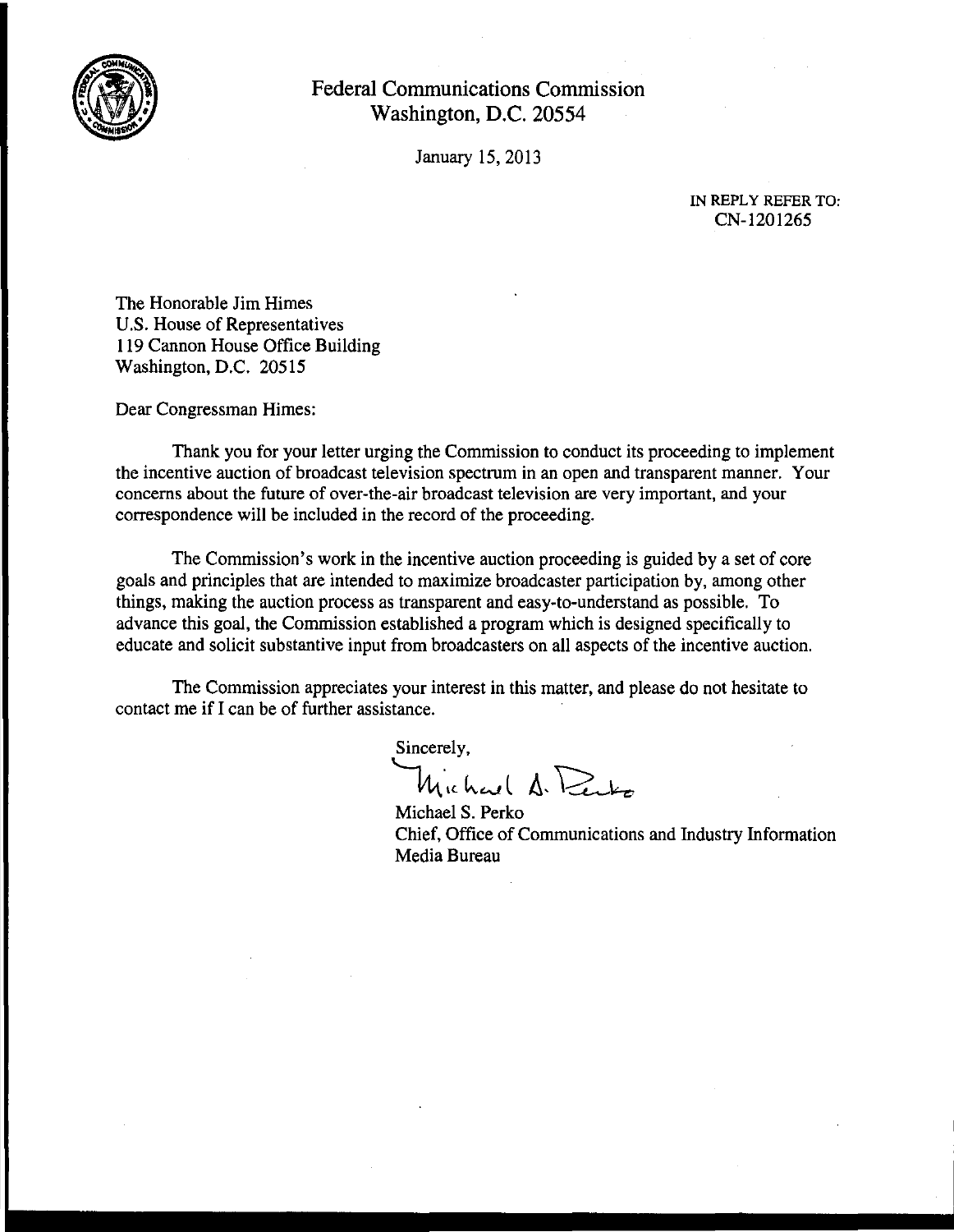

**JULIUS GENACHOWSKI CHAIRMAN**

> The Honorable John Larson U.S. House of Representatives I50ILongworth House Office Building Washington, D.C. 20515  $\mathcal{L}^{\text{max}}_{\text{max}}$  and  $\mathcal{L}^{\text{max}}_{\text{max}}$

Dear Congressman Larson:

Thank you for your letter regarding incentive auctions of broadcast television spectrum. I appreciate your interest in this matter and am pleased to provide the enclosed letter on this issue from the Chief of the Media Bureau's Office of Communications and Industry Information.

If you have any additional questions or need any further assistance, please do not hesitate to contact me.

Sincerely, ~----- . Julius Genachowski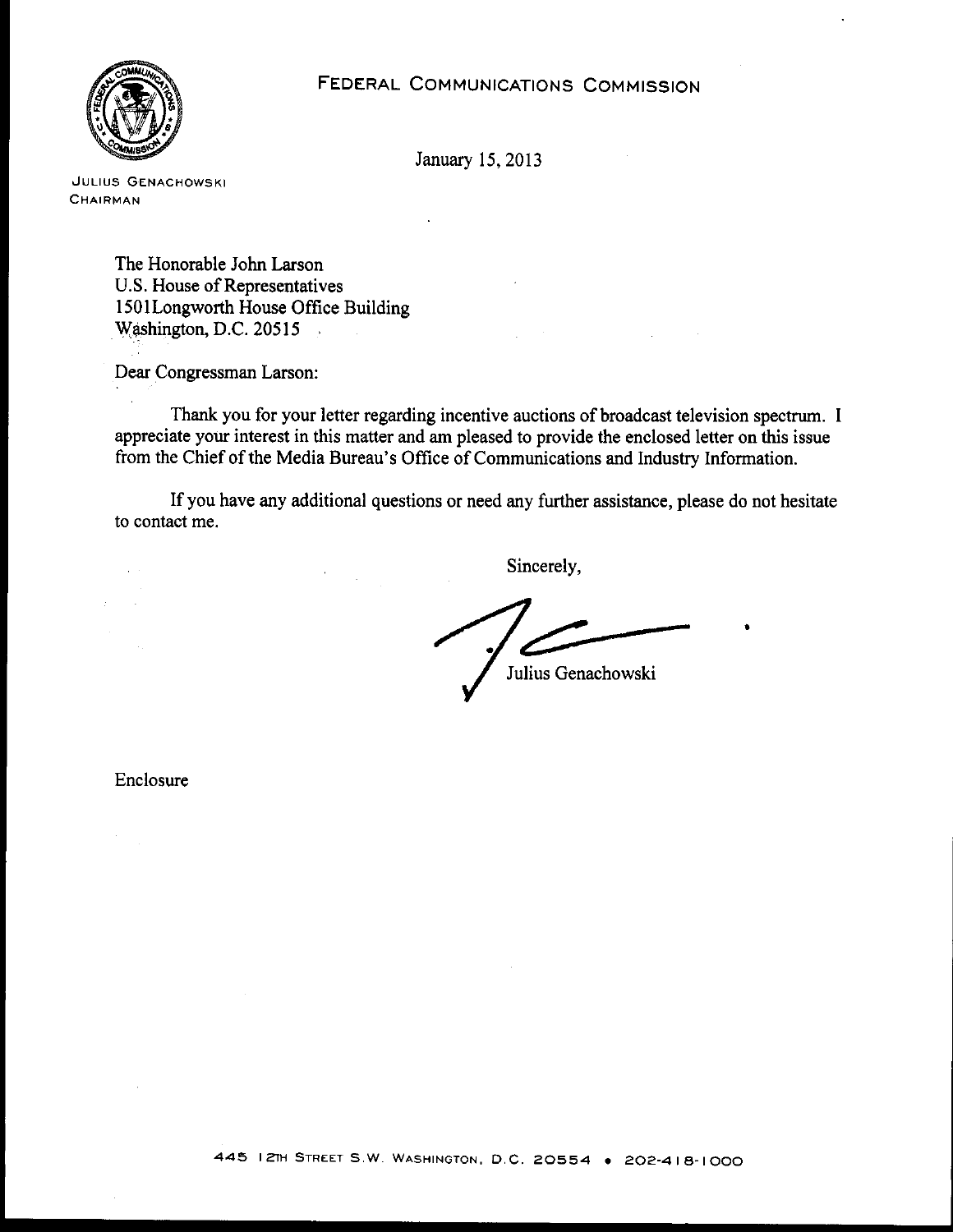

January 15,2013

IN REPLY REFER TO: CN-1201265

The Honorable John Larson U.S. House of Representatives 1501 Longworth House Office Building Washington, D.C. 20515

Dear Congressman Larson:

Thank you for your letter urging the Commission to conduct its proceeding to implement the incentive auction of broadcast television spectrum in an open and transparent manner. Your concerns about the future of over-the-air broadcast television are very important, and your correspondence will be included in the record of the proceeding.

The Commission's work in the incentive auction proceeding is guided by a set of core goals and principles that are intended to maximize broadcaster participation by, among other things, making the auction process as transparent and easy-to-understand as possible. To advance this goal, the Commission established a program which is designed specifically to educate and solicit substantive input from broadcasters on all aspects of the incentive auction.

The Commission appreciates your interest in this matter, and please do not hesitate to contact me if I can be of further assistance.

Sincerely,

Michael A. Perto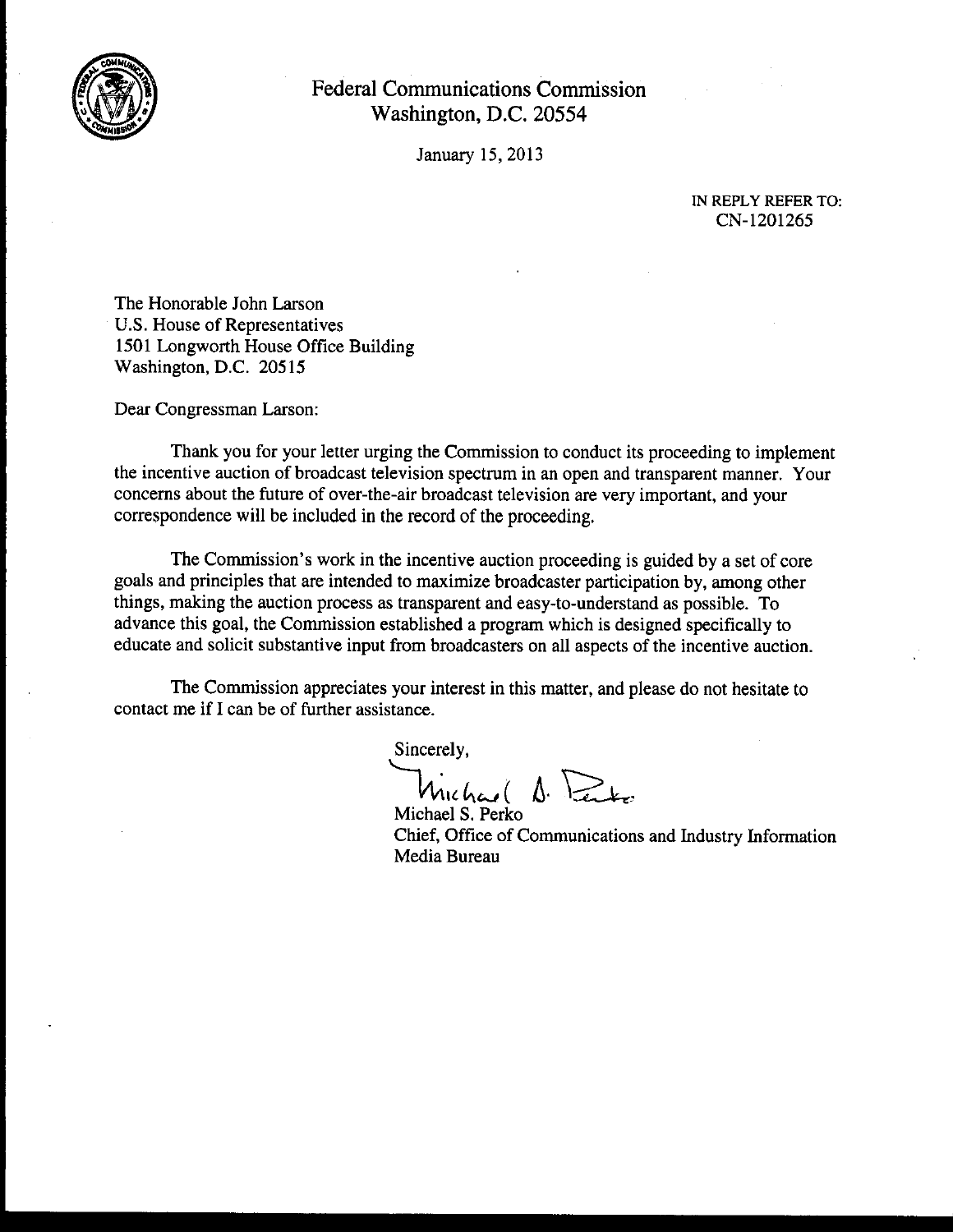

**,JULIUS GENACHOWSKI CHAIRMAN**

> The Honorable Rosa L. DeLauro U.S. House of Representatives 2413 Rayburn House Office Building Washington, D.C. 20515

Dear Congressman DeLauro:

Thank you for your letter regarding incentive auctions of broadcast television spectrum. I appreciate your interest in this matter and am pleased to provide the enclosed letter on this issue from the Chief of the Media Bureau's Office of Communications and Industry Information.

If you have any additional questions or need any further assistance, please do not hesitate to contact me.

Sincerely, Julius Genachowski

•

Enclosure

 $\cdot$ :

经营销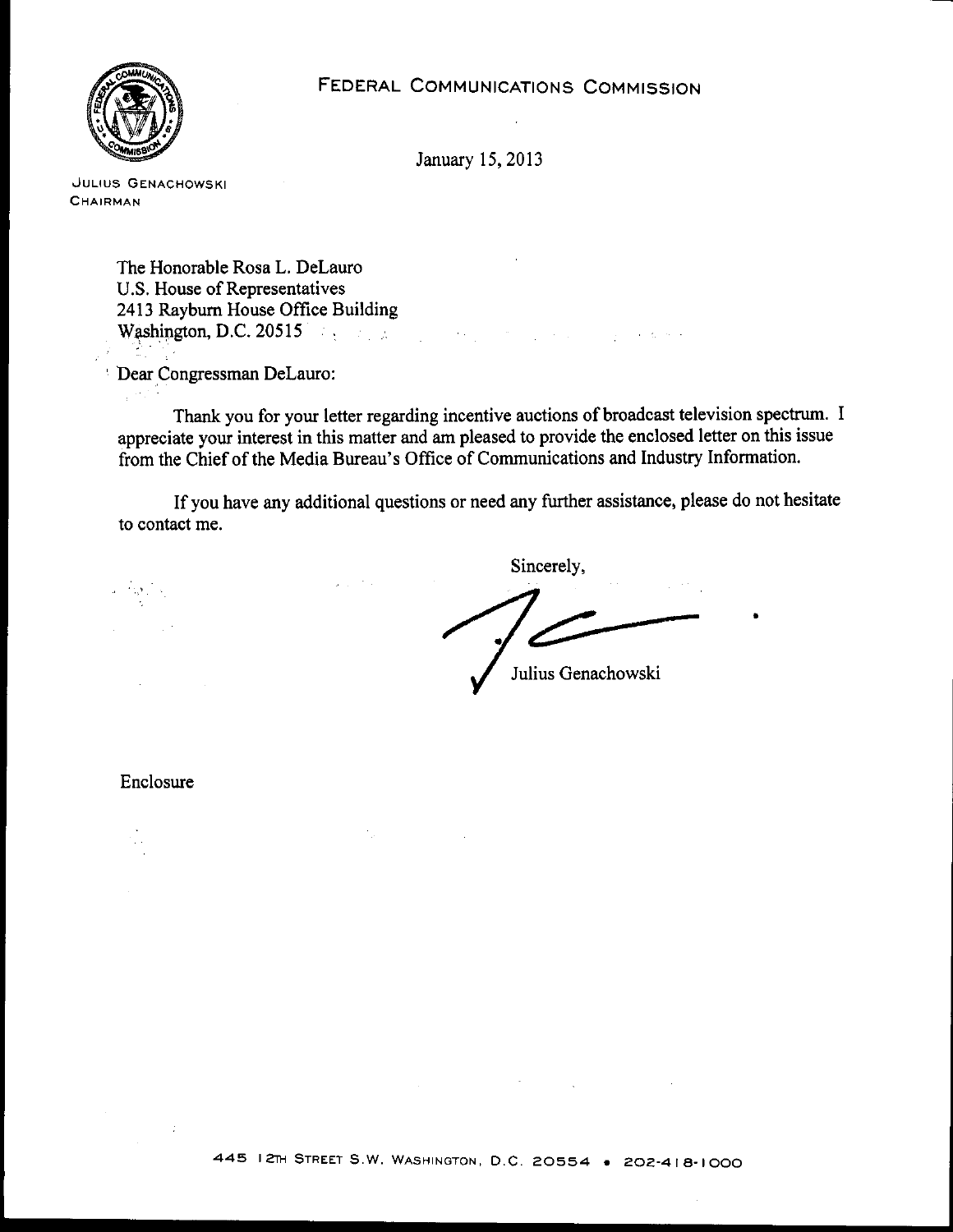

January 15,2013

IN REPLY REFER TO: CN-1201265

The Honorable Rosa L. DeLauro U.S. House of Representatives 2413 Rayburn House Office Building Washington, D.C. 20515

Dear Congresswoman DeLauro:

Thank you for your letter urging the Commission to conduct its proceeding to implement the incentive auction of broadcast television spectrum in an open and transparent manner. Your concerns about the future of over-the-air broadcast television are very important, and your correspondence will be included in the record of the proceeding.

The Commission's work in the incentive auction proceeding is guided by a set of core goals and principles that are intended to maximize broadcaster participation by, among other things, making the auction process as transparent and easy-to-understand as possible. To advance this goal, the Commission established a program which is designed specifically to educate and solicit substantive input from broadcasters on all aspects of the incentive auction.

The Commission appreciates your interest in this matter, and please do not hesitate to contact me if I can be of further assistance.

Sincerely, mency,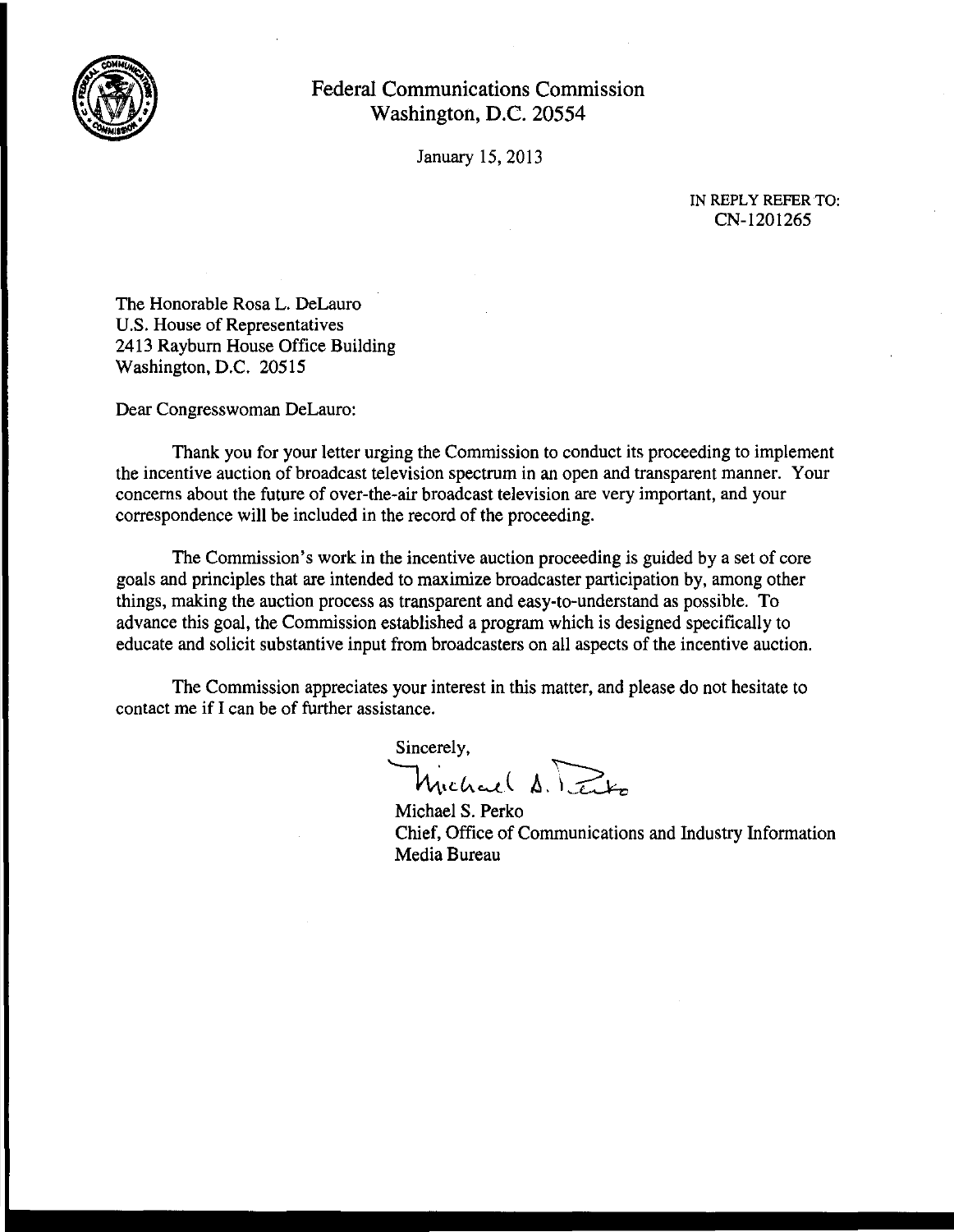

**JULIUS GENACHOWSKI** CHAIRMAN

> The Honorable Christopher Murphy U.S. House of Representatives 412 Cannon House Office Building Washington, D.C. 20515

Dear Congressman Murphy:

Thank you for your letter regarding incentive auctions of broadcast television spectrum. I appreciate your interest **in** this matter and am pleased to provide the enclosed letter on this issue from the Chief of the Media Bureau's Office of Communications and Industry Information.

**If** you have any additional questions or need any further assistance, please do not hesitate to contact me.

Sincerely,

Julius Genachowski

•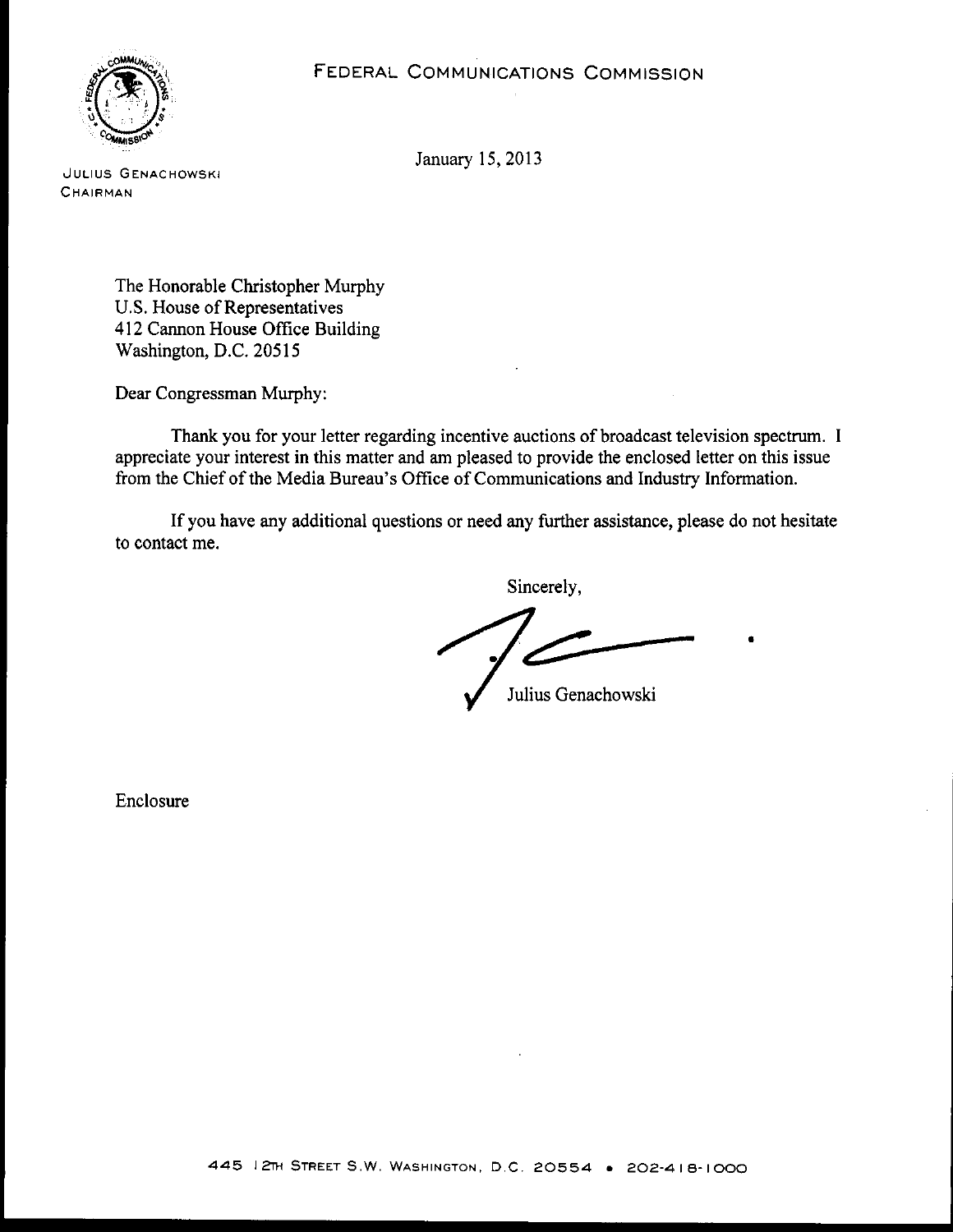

January 15,2013

IN REPLY REFER TO, CN-1201265

The Honorable Christopher Murphy U.S. House of Representatives 412 Cannon House Office Building Washington, D.C. 20515

Dear Congressman Murphy:

Thank you for your letter urging the Commission to conduct its proceeding to implement the incentive auction of broadcast television spectrum in an open and transparent manner. Your concerns about the future of over-the-air broadcast television are very important, and your correspondence will be included in the record of the proceeding.

The Commission's work in the incentive auction proceeding is guided by a set of core goals and principles that are intended to maximize broadcaster participation by, among other things, making the auction process as transparent and easy-to-understand as possible. To advance this goal, the Commission established a program which is designed specifically to educate and solicit substantive input from broadcasters on all aspects of the incentive auction.

The Commission appreciates your interest in this matter, and please do not hesitate to contact me if I can be of further assistance.

Sincerely, Michael O. Date

Michael S. Perko Chief, Office of Communications and Industry Information Media Bureau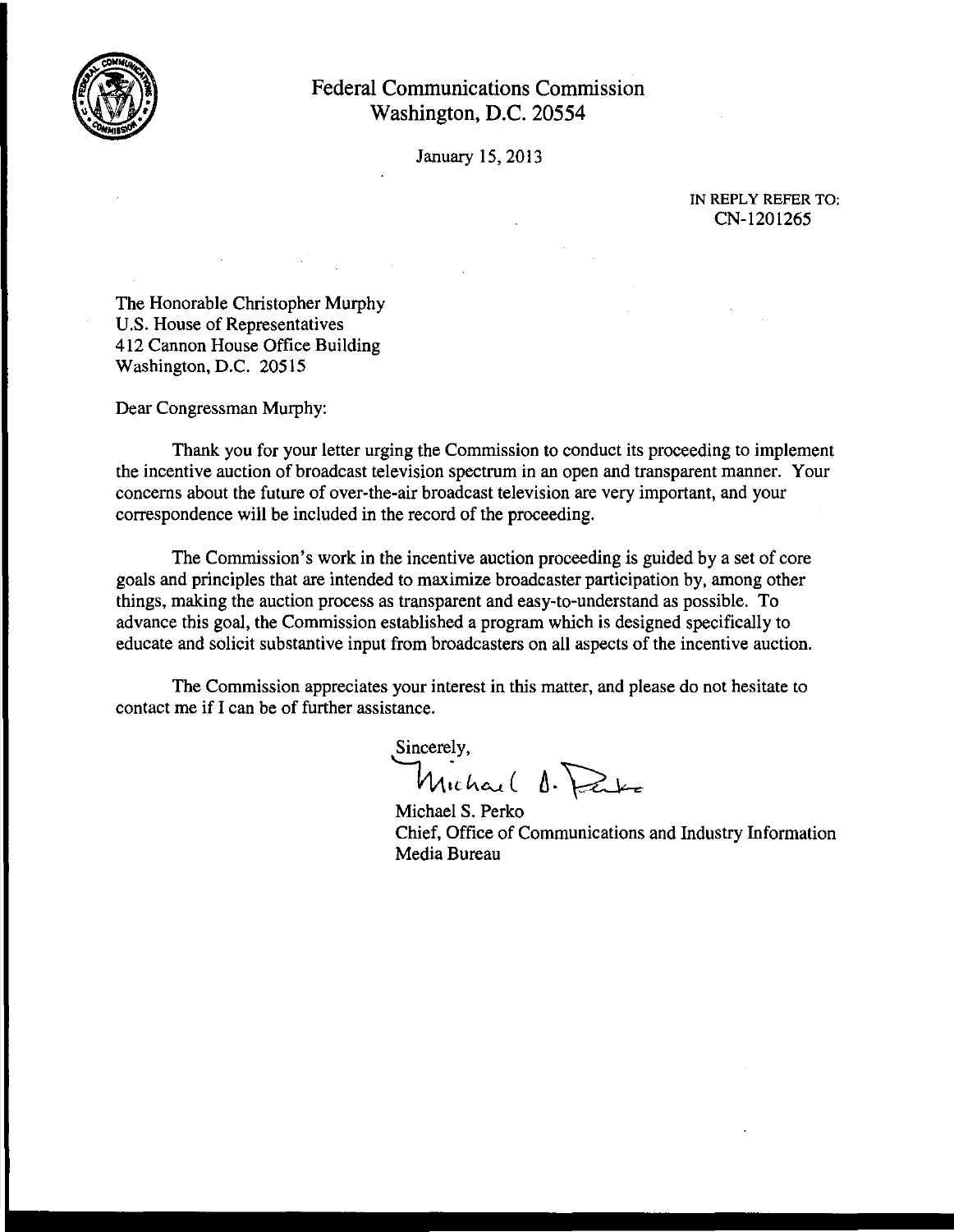

**JULIUS GENACHOWSKI CHAIRMAN**

> The Honorable Joe Courtney U.S. House of Representatives 215 Cannon House Office Building Washington, D.C. 20515

Dear Congressman Courtney:

Thank you for your letter regarding incentive auctions of broadcast television spectrum. I appreciate your interest in this matter and am pleased to provide the enclosed letter on this issue from the Chief of the Media Bureau's Office of Communications and Industry Information.

If you have any additional questions or need any further assistance, please do not hesitate to contact me.

Sincerely,

Julius Genachowski

•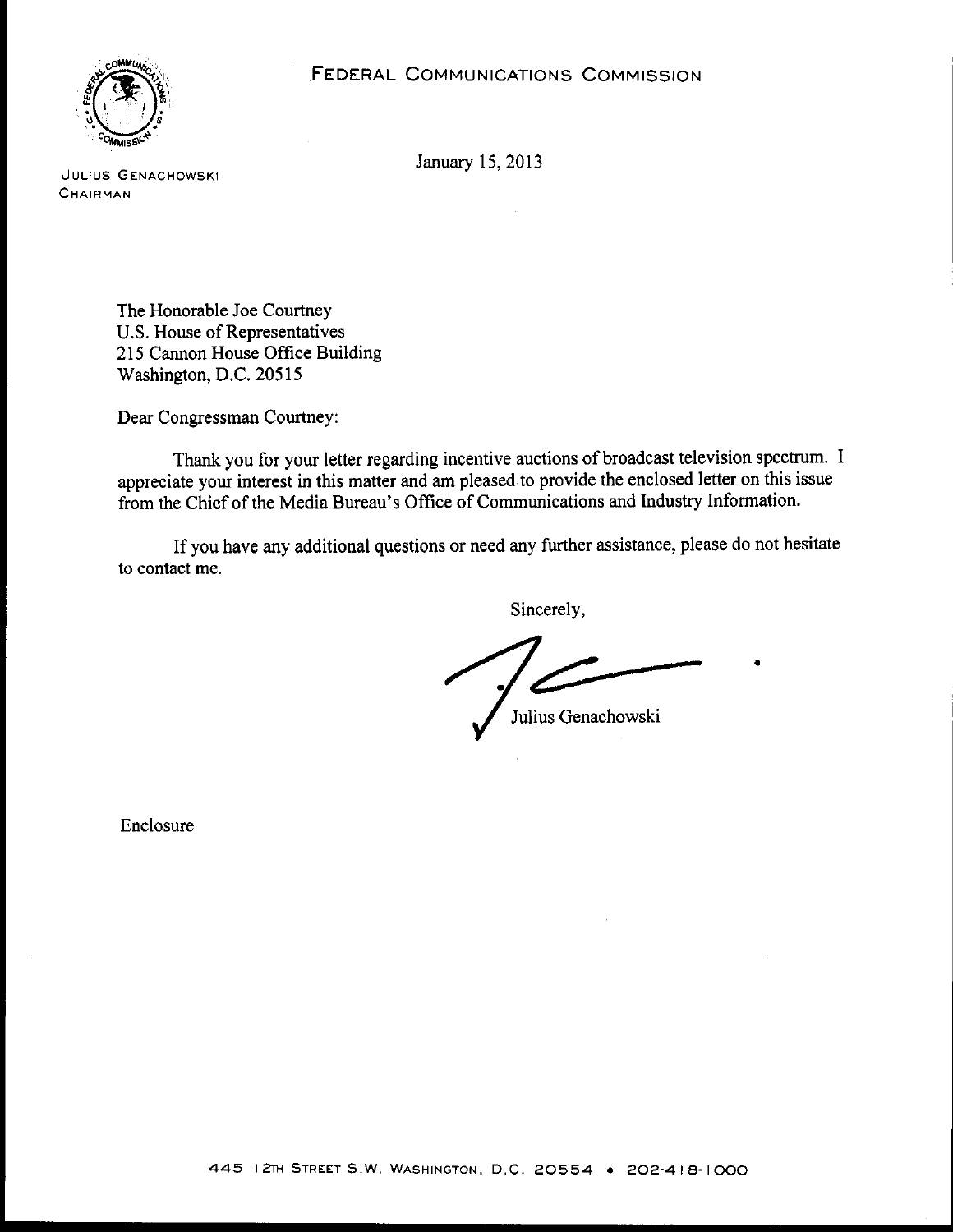

January 15,2013

IN REPLY REFER TO: CN-1201265

The Honorable Joe Courtney U.S. House of Representatives 215 Cannon House Office Building Washington, D.C. 20515

Dear Congressman Courtney:

Thank you for your letter urging the Commission to conduct its proceeding to implement the incentive auction of broadcast television spectrum in an open and transparent manner. Your concerns about the future of over-the-air broadcast television are very important, and your correspondence will be included in the record of the proceeding.

The Commission's work in the incentive auction proceeding is guided by a set of core goals and principles that are intended to maximize broadcaster participation by, among other things, making the auction process as transparent and easy-to-understand as possible. To advance this goal, the Commission established a program which is designed specifically to educate and solicit substantive input from broadcasters on all aspects of the incentive auction.

The Commission appreciates your interest in this matter, and please do not hesitate to contact me if I can be of further assistance.

Sincerely,  $\mathcal{H}_{\text{in}(\mathcal{A})}$  (  $\Lambda$ ,  $\sum_{k}$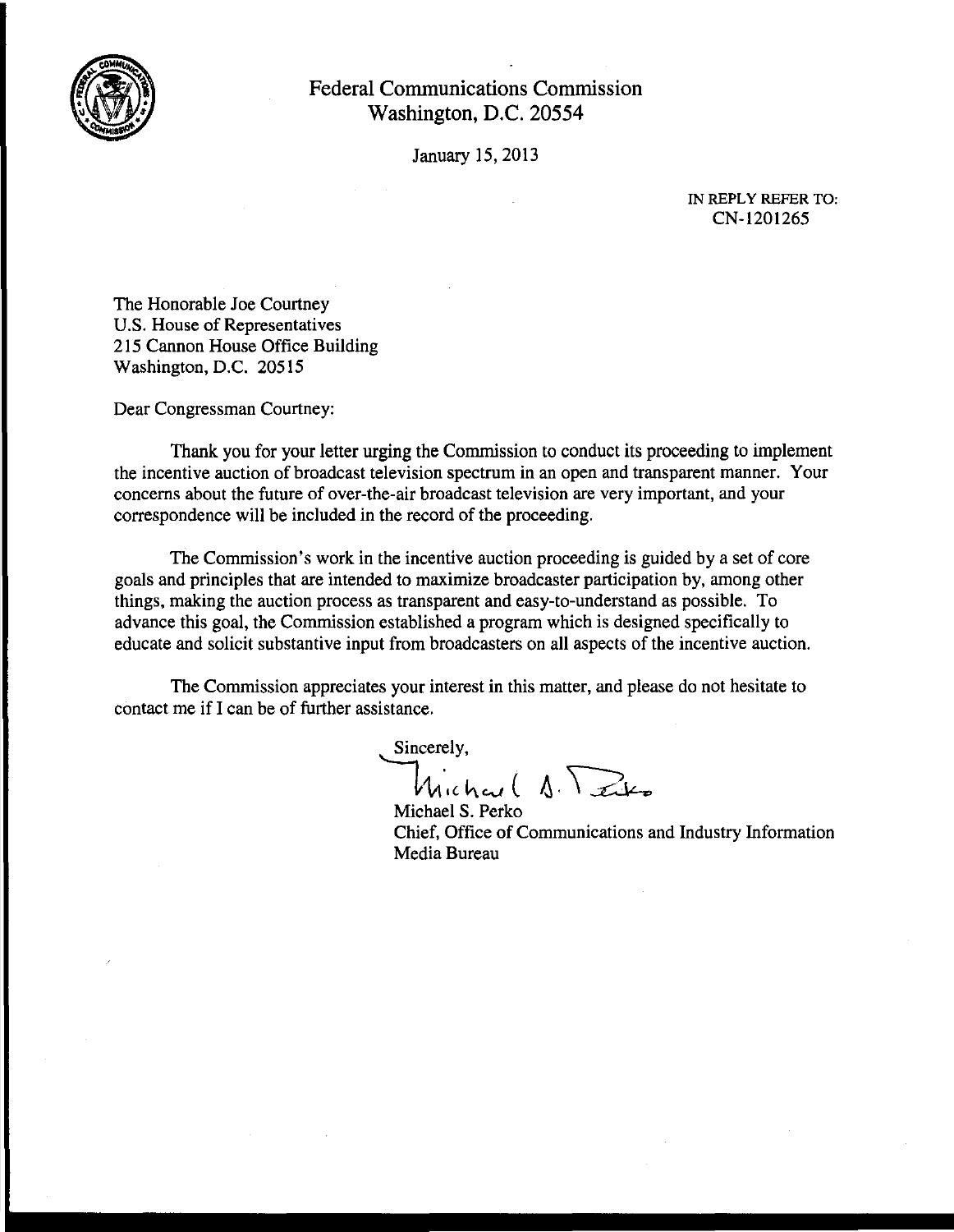## FEDERAL COMMUNICATIONS COMMISSION



January 15,2013

**JULIUS GENACHOWSKI CHAIRMAN**

> The Honorable Richard Blumenthal United States Senate 702 Hart Senate Office Building Washington, D.C. 20510

Dear Senator Blumenthal:

Thank you for your letter regarding incentive auctions of broadcast television spectrum. I appreciate your interest in this matter and am pleased to provide the enclosed letter on this issue from the Chief of the Media Bureau's Office of Communications and Industry Information.

If you have any additional questions or need any further assistance, please do not hesitate to contact me.

Sincerely,

Julius Genachowski

•